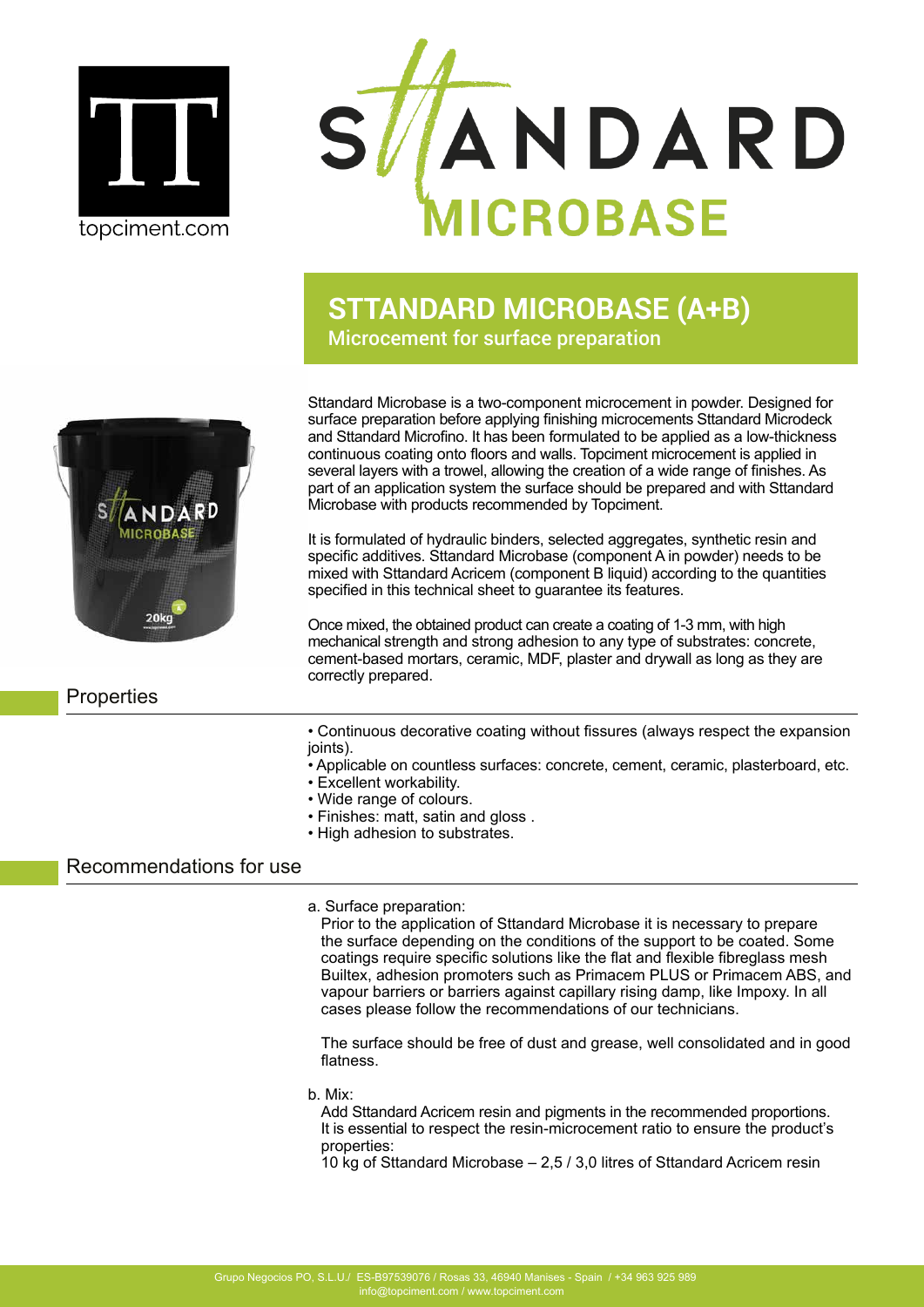#### c. Mortar preparation:

The mortar must be prepared as follows:

1. Pour some Sttandard Acricem resin into a container; then add the entire load of pigment corresponding to the amount of microcement and mix until an even, coloured liquid is obtained.

2. Pour the microcement powder gradually into the resin while mixing the product with a low speed mixing drill.

3. Mix for at least 4 minutes until a smooth mixture free of lumps is obtained.

d. Consumption:

The consumption depends on the surface. In a standard application it would be as follows:

Sttandard Microbase (2 layers) – 2.00 kg/m<sup>2</sup>

The better the levelling and preparation of the surface to be coated, the better the consumption and the lower the time of installation. It is advisable to choose the suitable method for each application.

## Technical data

| Type:                              | Two-component microcement                            |                              |
|------------------------------------|------------------------------------------------------|------------------------------|
| Appearance:                        | White powder                                         |                              |
| Maximum size of the aggregates:    | $0.4 \text{ mm}$                                     |                              |
| Apparent density:                  | In powder - 1175 $\pm$ 50 kg/m <sup>3</sup>          |                              |
|                                    | In mortar $- 1480 \pm 50$ kg/m <sup>3</sup>          |                              |
|                                    | Hardened - $1430 \pm 50$ kg/m <sup>3</sup> (28 days) |                              |
| Compressive strength (EN 13892-2): | 28 days:                                             | $\geq$ 45 N/mm <sup>2</sup>  |
| Flexural strength (EN 13892-2):    | 28 days:                                             | $\geq$ 10 N/mm <sup>2</sup>  |
| Adherence strength (EN 13892-8):   | 28 days:                                             | $\geq$ 1.5 N/mm <sup>2</sup> |
| Fire resistance $(EN 13501-1)$ :   | $B_{FL}$ s1                                          |                              |

### Application

#### a. Application layers:

Apply one or two layers of Sttandard Microbase with a steel trowel depending on the type of surface. On floors always apply two layers and use the flexible fibreglass mesh Builtex. Before applying a new layer, the previous one needs to be sanded with a random orbital sander and with a 40-grit sandpaper to remove irregularities.

b. Finishing or setting coat:

The application can be finished with a third coat of Sttandard Microbase using the "fresh on fresh" technique. Sttandard Microdeck can be installed onto floors in two layers and Sttandard Microfino is used exclusively onto walls and non-trafficable surfaces.

"Fresh on Fresh"

Sttandard Microbase can be applied with the "fresh on fresh" technique by installing the third coat as soon as the second one is tack-free (non-sticky to the touch). No sanding is required for the second layer of Sttandard Microbase when using this technique. Should you find burrs or bumps, smooth them out with a spatula and cut the rough edges. Work on an extruded polystyrene board to apply the following layer. Lightly sand the surface with a random orbital sander or with the 40-grit sandpaper gloves to remove imperfections once the material has dried (once the colour tone changes and intensity becomes lighter).

Do not apply layers of Sttandard Microbase, Sttandard Microdeck and Sttandard Microfino thicker than 1 mm. We recommend a total thickness of the combined layers of 3 mm.